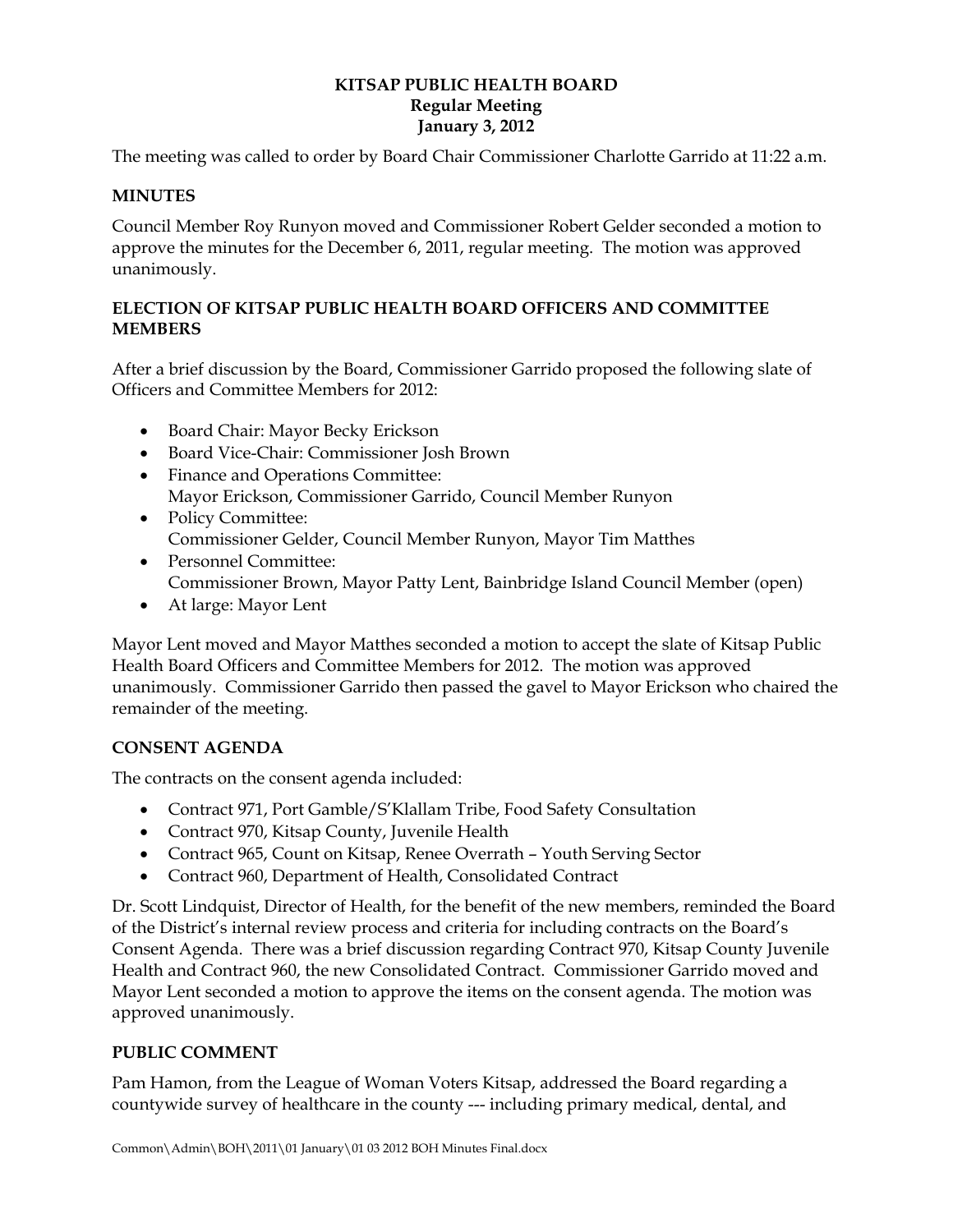Kitsap Public Health Board Regular Meeting January 3, 2012 Page 2 of 3

mental healthcare --- which the League recently completed. Copies of the survey were distributed to the Board members present. Mayor Lent asked Hamon to send an electronic version of the survey of the Board. Scott Daniels, Deputy Director, already has an electronic copy of the survey, so he offered to distribute it to the Board. Hamon thanked the Health District's epidemiologists and other staff who assisted with the production of the report.

## **DIRECTOR'S REPORT**

Dr. Lindquist had no pressing issues to report, but did comment that there is no flu in the County yet. He noted that peak incidence typically occurs in the Pacific Northwest in January. He reminded the Board that getting a flu shot is your best defense against getting the flu.

### **BOARD OF HEALTH ORIENTATION BOOKS**

Dr. Lindquist gave the Board's newest member, Mayor Tim Matthes, his personal copy of the Board of Health orientation notebook and said that District staff will be sending updated information for some sections of the notebook to Board members who already have notebooks. Dr. Lindquist then walked the Board through key sections of the notebook including key staff contact information; Health District history; state laws (RCWs) pertaining to public health including the responsibility of the County as the payor of last resort for the treatment of patients with active tuberculosis. Council Member Runyon suggested that the notebook be made available in electronic form on the District's website. In a discussion about the notebook, Lindquist suggested taking time in a future board meeting to orient the entire board in place of personally orienting only new members. By general consent, the Board approved this suggestion.

#### **RESOLUTION 2012-01: AMENDING BLYLAWS OF COUNT ON KITSAP TO PREVENT SUBSTANCE ABUSE COALITION**

Dr. Lindquist provided an overview of the history of the Count on Kitsap to Prevent Substance Abuse Coalition and the highlights of the revisions to its bylaws. Mayor Lent commented on page 2, Section V.C. regarding the removal of Council Members, noting that the first bullet allows for a 15-day notice before a member can be removed while the second bullet which covers voluntary termination of member has no parallel time frame, which she suggested should be added. After a further brief discussion, Lindquist told the Board that the District would take the Bylaws back for revision and will bring them back to the Board at a future meeting.

 **\_\_\_\_\_\_\_\_\_\_\_\_\_\_\_\_\_\_\_\_\_\_\_\_\_\_\_\_\_\_\_\_\_\_ \_\_\_\_\_\_\_\_\_\_\_\_\_\_\_\_\_\_\_\_\_\_\_\_\_\_\_\_\_\_\_\_\_** 

#### **ADJOURN**

There was no further business; the meeting was adjourned at 12:08 p.m.

**Kitsap Public Health Board Director of Health** 

Mayor Becky Erickson, Chair **Scott W. Lindquist, MD, MPH**